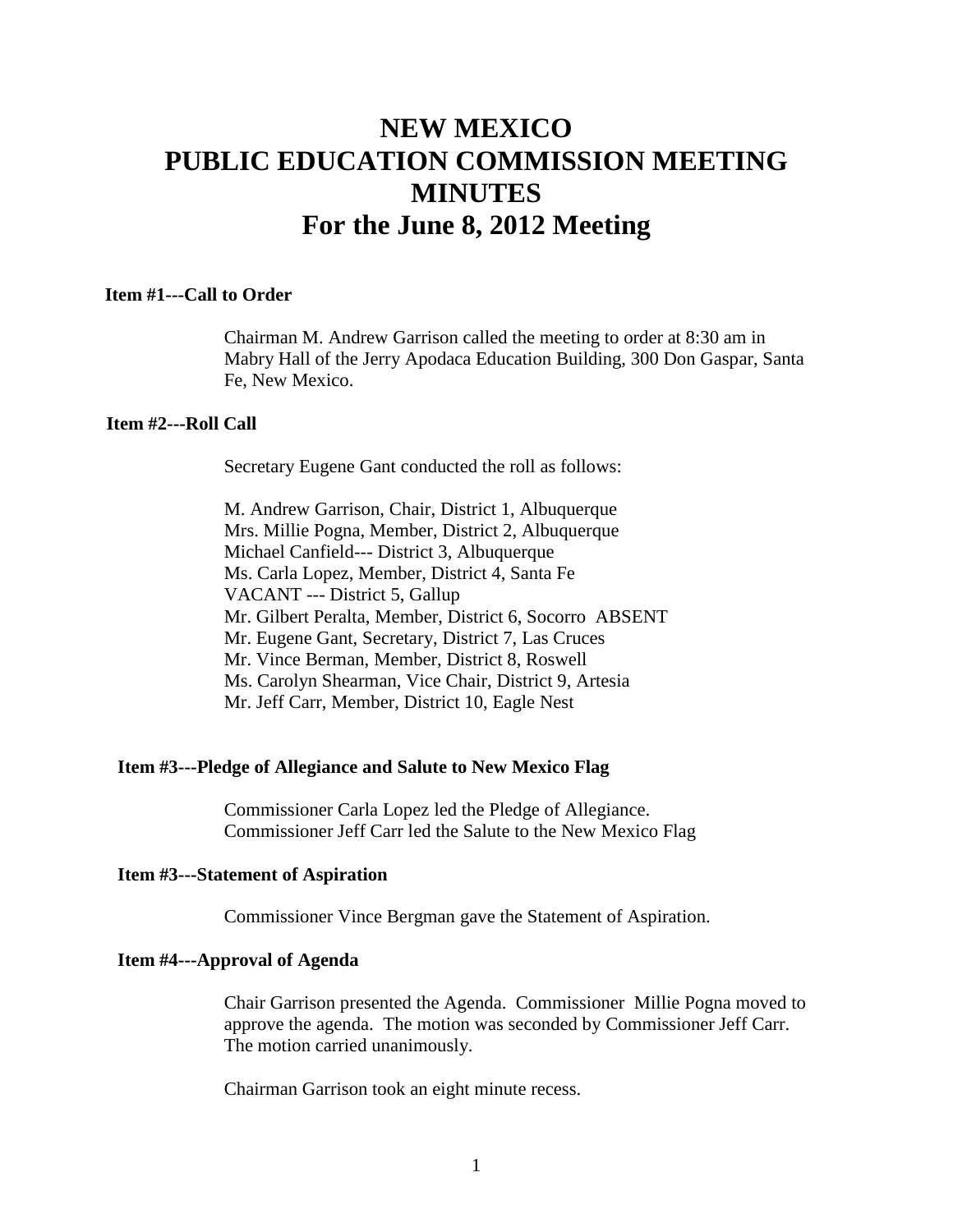The meeting was reconvened at 8:45 a.m.

#### **Item #5---Open Forum**

Chair Garrison read the information about Open Forum. No one from the audience signed up to speak at Open Forum.

# **Item # 6---PEC Discussion on Albuquerque Public School's Letter to Secretary-Designate Skandera on Southwest Secondary Learning Center's (SSLC) Extended Learning Program.**

#### Chair Garrison:

 The New Mexico Public Education Commission will discuss the issue above and gather information. Since this is not a hearing, Commissioners will not be asking directed questions to Southwest Secondary Leaning Center (SSLC) or to Albuquerque Public Schools. Each Commissioner may discuss the topics or issues he/she would like the Public Education Department Charter Schools Division and the Licensure/Investigation Bureau to address in their audit/investigation of SSLC.

Chair Garrison opened the floor for discussion.

Vice Chair Carolyn Shearman summarized some of her concerns, specifically related to clarification of definitions of terminology, issues related to the New Mexico Administrative Code, and distance learning.

Commissioner Jeff Carr commented that he hoped the New Mexico Public Education Department (PED) and the Public Education Commission (PEC)would fully investigate this appearance of impropriety so that the PEC can take appropriate action.

Secretary Eugene Gant commented that he read through the same administrative code as Commissioner Shearman read. He said that he took the statutes seriously and that the PEC needed to hold SSLC accountable.

Chair Garrison moves to Item #7.

#### **Item #7---Development of Oversight questions for Public Education Department's Charter School Division (CSD) related to SSLC.**

Chair Garrison welcomed Albuquerque Superintendent Winston Brooks to the meeting.

Commissioner Gant asked when questions from Commissioners would be due.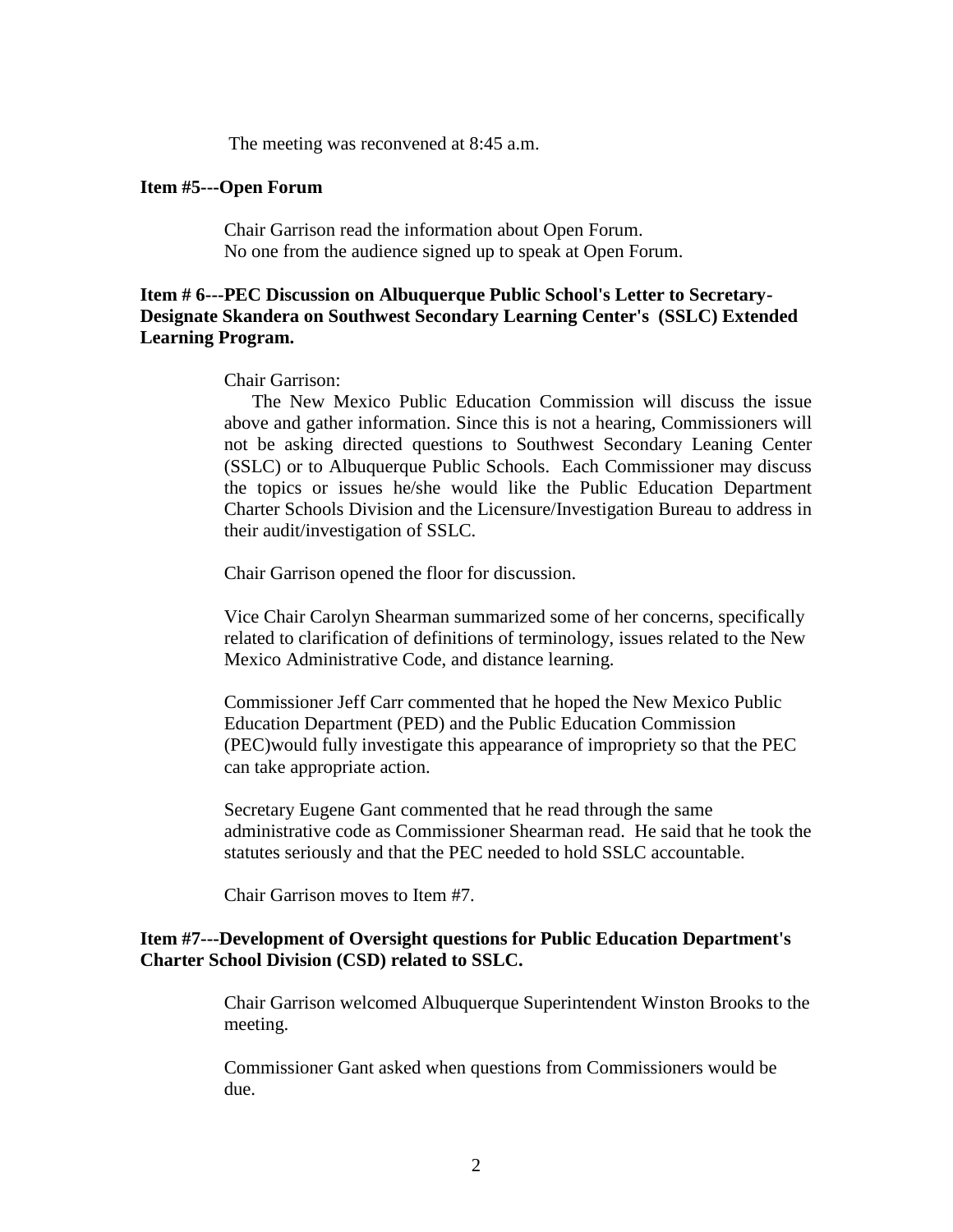Chair Garrisons said he would recommend that Commissioner questions be submitted to PED by end of close of business today (June 8, 2012).

Kelly Callahan, Acting Director of the PED's Charter School Division informed the Commission that the PED's on-site visit and inquiry to SSLC was completed yesterday. She recommends that the PEC questions be given to her as soon as possible.

Chair Garrison requests that if the PEC questions go beyond what PED has done in its field study, the final report be expanded to include responses to the PEC questions.

Ms. Callahan responded that PEC questions will be answered in alignment with the PED inquiry report completed by the PED auditing office.

Chair Garrison commented that the PEC has a different view at this inquiry as the authorizing group for the SSLC, which is different from the PED and APS focus. He said he thought all groups will benefit from this inquiry.

Chair Garrison said that Kelly Callahan, Acting Director of the CSD would follow up on PEC questions.

Commissioner Mike Canfield arrived at 9:05 am. Chair Garrison welcomed him to the meeting.

CSD Acting Director Callahan commented that she couldn't say whether the PEC questions will become part of the PED report, but she added, I will have all your questions answered.

Chair Garrison read the letter sent by Albuquerque Public Schools (APS) Superintendent Winston Brooks. He said that the PEC has a different inquiry as the state authorizer for charter schools and that is why the PEC is meeting today to develop questions to add to that inquiry from the state charter school authorizer's perspective.

Secretary Gant made the comment that APS policies will also be looked at and that this will be part of the final report.

#### **Vice Chair Shearman made the following motion:**

**I move that the each Public Education Commissioner provide the PED Charter Schools Acting Director, Kelly Callahan, with questions for PED consideration that the Commission is requesting the PED to address in the audit/investigation of SSLC. These questions will be provided to**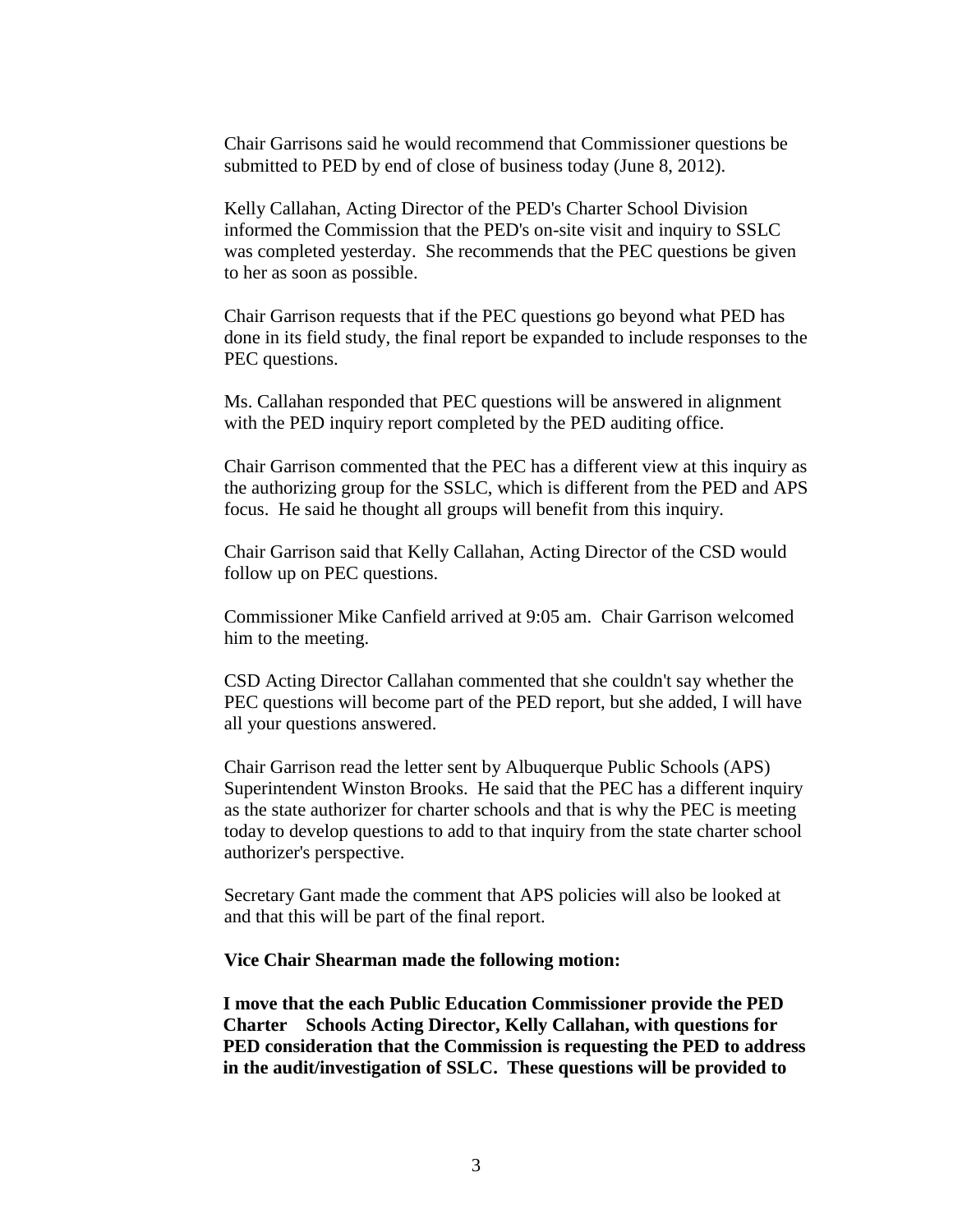# **Ms. Callahan in person or via email no later than close of business today, June 8, 2012.**

#### **Motion seconded by Commissioner Carr.**

Chair Garrison opened the floor for discussion.

Commissioner Carr said that to avoid duplicate questions, he would like the Commissioners to read their questions so that these questions could be discussed.

Commissioner Canfield apologized for being late, but he asked whether the scope of the PED inquiry was discussed.

Chair Garrison said that no one from the PED audit bureau was present to define the scope of the inquiry. The PEC does not know the scope of the inquiry except for the APS letter to Secretary-Designate Skandera.

Commissioner Canfield said he had no questions at this time.

Commissioner Pogna asked what the situation was and how will it be resolved. What will the PEC do?

Commissioner Bergman wants to know if SSLC was charging this student \$200 and then counting this student in its SEG. I would like the PED to check with other charter schools in the state to see what their policies are regarding extended learning programs.

Ms. Callahan reiterated that all of the questions from the Commissioners would be answered.

Vice Chair Shearman read her list of questions. (Questions attached to these minutes.)

Secretary Gant read his list of questions. (Questions attached to these minutes.)

Commissioner Lopez said that Commissioner Gant covered her questions, but she had a core question. Did the student learn by doing the coursework this way? Did this student learn the materials to a level a competency by doing this coursework? Charter schools are supposed to be leading this endeavor.

Commissioner Lopez said that she needs to leave the meeting at this time.

Commissioner Lopez leaves the meeting at 9:35.